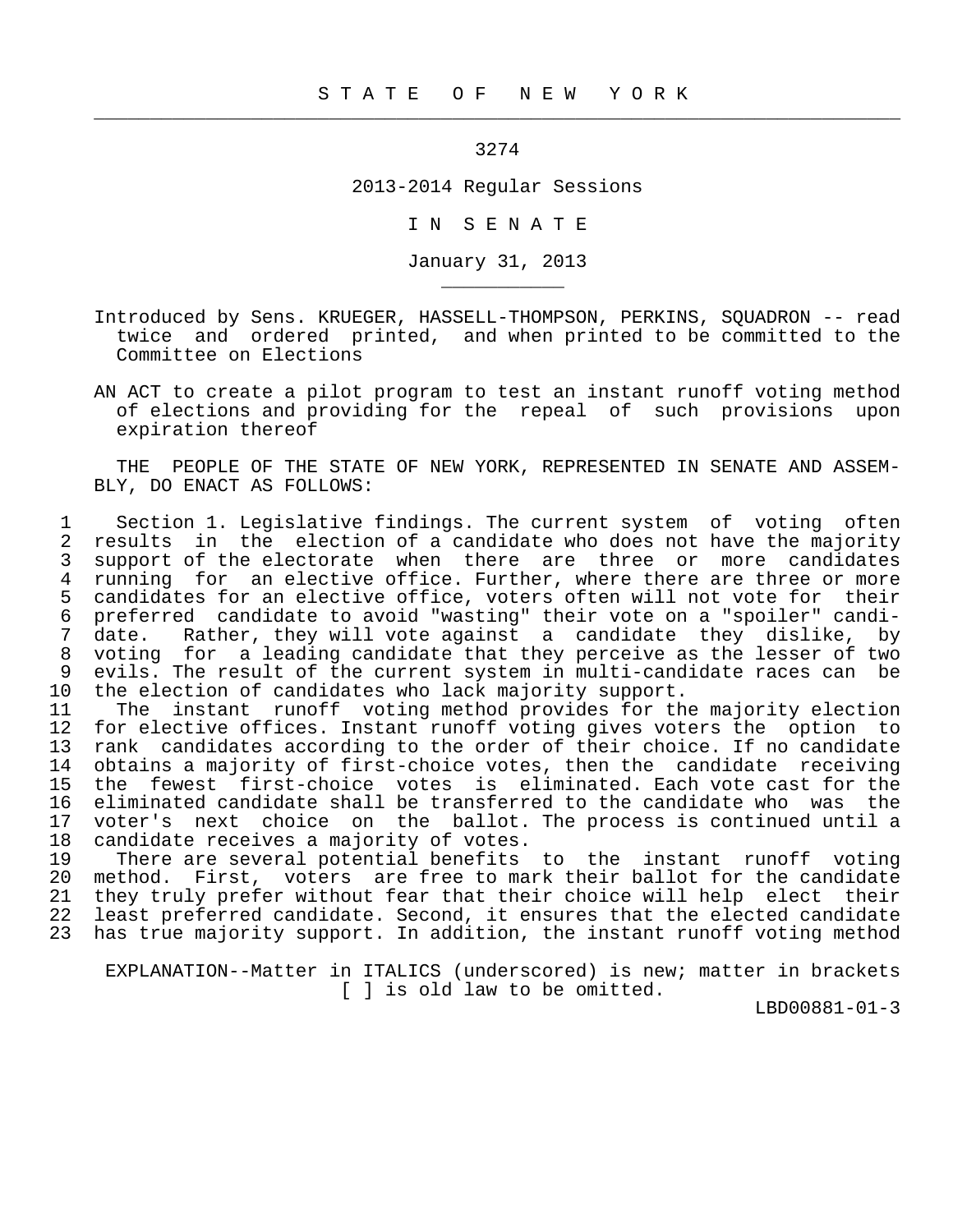1 will (1) promote higher voter turnout, and (2) encourage positive<br>2 campaigning, since candidates will seek second-choice and third-choice 2 campaigning, since candidates will seek second-choice and third-choice<br>3 votes from voters and will therefore be less likely to attack other 3 votes from voters and will therefore be less likely to attack other<br>4 candidates and alienate voters that support other candidates as their 4 candidates and alienate voters that support other candidates as their<br>5 first choice. In situations where runoffs are already required, it will 5 first choice. In situations where runoffs are already required, it will<br>6 eliminate the need for a second runoff election, with its increased 6 eliminate the need for a second runoff election, with its increased<br>7 costs and lower voter turnout. 7 costs and lower voter turnout.<br>8 The instant runoff voting me

8 The instant runoff voting method has been the subject of increasing<br>9 interest across the nation. It has already been adopted by local refer-9 interest across the nation. It has already been adopted by local refer-<br>10 enda in California, Vermont, and Massachusetts. It is under consider-10 enda in California, Vermont, and Massachusetts. It is under consider-<br>11 ation in many other states. 11 ation in many other states.<br>12 It is the purpose of thi

12 It is the purpose of this act to permit the use of the instant runoff<br>13 voting method on a trial basis in certain local elections in years 2016 13 voting method on a trial basis in certain local elections in years 2016<br>14 and 2017. This pilot program would permit the state legislature to evaland 2017. This pilot program would permit the state legislature to eval- 15 uate the broader application of the instant runoff voting method to 16 elections in New York state.<br>17 S 2. Definitions. 1. "In

17 S 2. Definitions. 1. "Instant runoff voting method" shall mean a<br>18 method of casting and tabulating votes that simulates the ballot counts 18 method of casting and tabulating votes that simulates the ballot counts<br>19 that would occur if all voters participated in a series of runoff 19 that would occur if all voters participated in a series of runoff<br>20 elections, whereby the voters rank candidates according to the order of 20 elections, whereby the voters rank candidates according to the order of<br>21 their choice and, if no candidate has received a majority of votes cast, 21 their choice and, if no candidate has received a majority of votes cast,<br>22 then the candidate with the fewest first choice votes is eliminated and 22 then the candidate with the fewest first choice votes is eliminated and<br>23 the remaining candidates advance to another counting round. In every the remaining candidates advance to another counting round. In every 24 round, each ballot is counted as one vote for the highest ranked advanc-<br>25 ing candidate. ing candidate.

 26 2. "Local government" shall mean a county, city, town, village, or 27 school district.<br>28 S 3. Pilot pro

28 S 3. Pilot program. 1. The state board of elections shall select local<br>29 qovernments in which to conduct a pilot program during the 2016 and 2017 29 governments in which to conduct a pilot program during the 2016 and 2017<br>30 elections for local office using instant runoff voting. The state board 30 elections for local office using instant runoff voting. The state board<br>31 shall select up to ten local governments in 2016 and up to ten local 31 shall select up to ten local governments in 2016 and up to ten local 32 governments in 2017.

33 2. In selecting local governments the state board shall seek diversity<br>34 of population size, regional location, and demographic composition. The 34 of population size, regional location, and demographic composition. The<br>35 pilot program shall require the approval of the county board of 35 pilot program shall require the approval of the county board of<br>36 elections where said county board conducts the election for the local 36 elections where said county board conducts the election for the local 37 government. Said pilot program shall also require the approval of the<br>38 local government that has been selected for the pilot program. 38 local government that has been selected for the pilot program.<br>39 3. The state board shall monitor the pilot program and issu

39 3. The state board shall monitor the pilot program and issue a report<br>40 with its findings and recommendations to the state legislature by April 40 with its findings and recommendations to the state legislature by April<br>41 1. 2018. 41 1, 2018.<br>42 4. The

42 4. The state board shall implement the necessary regulations in order<br>43 to implement this act within ninety days after it shall have become law. 43 to implement this act within ninety days after it shall have become law.<br>44 S 4. Instant runoff voting method; ballots. 1. For elections subject

44 S 4. Instant runoff voting method; ballots. 1. For elections subject<br>45 to the instant runoff voting method, the ballot must be simple and easy 45 to the instant runoff voting method, the ballot must be simple and easy 46 to understand and allow a voter to rank candidates in order of choice. A<br>47 voter may include no more than one write-in candidate among that voter's 47 voter may include no more than one write-in candidate among that voter's 48 ranked choices for each office. If feasible, ballots must be designed so<br>49 that a voter may mark that voter's first choices in the same manner as 49 that a voter may mark that voter's first choices in the same manner as<br>50 that for offices not elected by the instant runoff voting method. 50 that for offices not elected by the instant runoff voting method.<br>51 2. Instructions on the ballot must conform substantially

51 2. Instructions on the ballot must conform substantially to the<br>52 following specifications, although subject to modification, based on 52 following specifications, although subject to modification, based on 53 ballot design and voting machine:<br>54 "Vote for candidates by ind

54 "Vote for candidates by indicating your first-choice candidates in<br>55 order of preference. Indicate your first choice by marking the number 55 order of preference. Indicate your first choice by marking the number<br>56 "1" beside a candidate's name, your second choice by marking the number "1" beside a candidate's name, your second choice by marking the number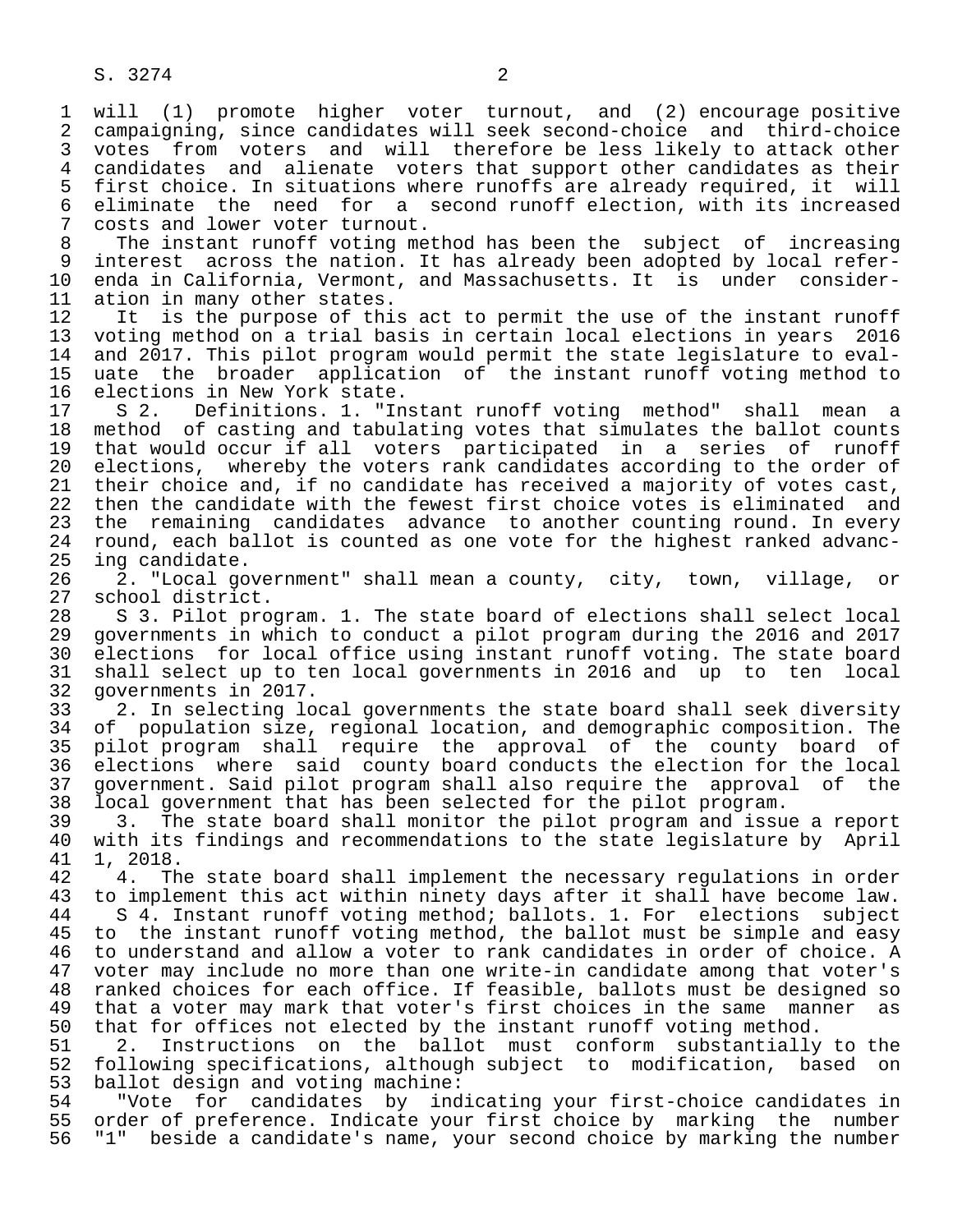1 "2" beside a candidate's name, your third choice by marking the number<br>2 "3" beside a candidate's name and so on, for as many choices as you 2 "3" beside a candidate's name and so on, for as many choices as you<br>3 wish. You may choose to rank only one candidate, but ranking additional 3 wish. You may choose to rank only one candidate, but ranking additional 4 candidates will not hurt the chances of your first-choice candidate. Do<br>5 not mark the same number beside more than one candidate. Do not skip 5 not mark the same number beside more than one candidate. Do not skip 6 numbers."

7 3. A sample ballot for an election subject to the instant runoff<br>8 voting method must illustrate the voting procedure for the instant 8 voting method must illustrate the voting procedure for the instant<br>9 runoff voting method. Such a sample-ballot must be included with each 9 runoff voting method. Such a sample ballot must be included with each<br>10 absentee ballot. 10 absentee ballot.<br>11 4. The appropr

11 4. The appropriate board of elections shall ensure that the necessary<br>12 voting system, vote tabulation system, or other similar or related 12 voting system, vote tabulation system, or other similar or related 13 equipment shall be available to accommodate the instant runoff voting 14 method where the instant runoff voting method is required by this act.<br>15 S 5. Instant runoff voting method; procedures. The following proc

15 S 5. Instant runoff voting method; procedures. The following proce-<br>16 dures shall apply in determining the winner in an election subject to 16 dures shall apply in determining the winner in an election subject to<br>17 the instant runoff voting method: 17 the instant runoff voting method:<br>18 1. The first choice marked on e

18 1. The first choice marked on each ballot must be counted initially by<br>19 election officials. If one candidate receives a majority of the votes 19 election officials. If one candidate receives a majority of the votes<br>20 cast, excluding blank and void ballots, that candidate shall be declared 20 cast, excluding blank and void ballots, that candidate shall be declared  $21$  elected.<br> $22$  2. If

22 2. If no candidate receives a majority of first-choice votes cast at<br>23 the end of the initial count, the candidate receiving the fewest first-23 the end of the initial count, the candidate receiving the fewest first-<br>24 choice votes shall be eliminated. Each vote cast for the eliminated 24 choice votes shall be eliminated. Each vote cast for the eliminated<br>25 candidate shall be transferred to the candidate who was the voter's next candidate shall be transferred to the candidate who was the voter's next

26 choice on the ballot.<br>27 3. Candidates wit 27 3. Candidates with the fewest votes shall continue to be eliminated,<br>28 with the votes for such candidates transferred to the candidate who was 28 with the votes for such candidates transferred to the candidate who was<br>29 each voter's next choice on the ballot until a candidate receives a 29 each voter's next choice on the ballot until a candidate receives a<br>30 majority of the votes cast, excluding blank and void ballots. When a 30 majority of the votes cast, excluding blank and void ballots. When a<br>31 candidate receives a majority of the votes cast, that candidate shall be 31 candidate receives a majority of the votes cast, that candidate shall be 32 declared the winner. 32 declared the winner.<br>33 4. If a ballot has

33 4. If a ballot has no more available choices ranked on it, that ballot<br>34 must be declared exhausted. Where a ballot skips one or more numbers, 34 must be declared exhausted. Where a ballot skips one or more numbers,<br>35 the ballot must be declared exhausted when the skipping of numbers is 35 the ballot must be declared exhausted when the skipping of numbers is<br>36 reached. A ballot with the same number for two or more candidates must 36 reached. A ballot with the same number for two or more candidates must<br>37 be declared exhausted when these double numbers are reached. 37 be declared exhausted when these double numbers are reached.<br>38 5. In the case of a tie between candidates for last place

38 5. In the case of a tie between candidates for last place, and thus<br>39 elimination, occurring at any stage in the tabulation, the tie shall be 39 elimination, occurring at any stage in the tabulation, the tie shall be 40 resolved so as to eliminate the candidate who received the least number<br>41 of votes at the previous stage of tabulation. In the case of a tie to 41 of votes at the previous stage of tabulation. In the case of a tie to<br>42 which a previous stage does not apply, or such previous stage was also a 42 which a previous stage does not apply, or such previous stage was also a<br>43 tie, the tie shall be resolved by drawing lots. However, if the tie 43 tie, the tie shall be resolved by drawing lots. However, if the tie<br>44 occurs when there are only two candidates remaining, the tie shall be 44 occurs when there are only two candidates remaining, the tie shall be 45 resolved in accordance with the provisions of this chapter. 45 resolved in accordance with the provisions of this chapter.<br>46 S 6. Voter education. Where an election is subject to

46 S 6. Voter education. Where an election is subject to the instant<br>47 runoff voting method, the appropriate board of elections shall conduct a 47 runoff voting method, the appropriate board of elections shall conduct a<br>48 voter education campaign on the instant runoff voting system to famil- 48 voter education campaign on the instant runoff voting system to famil- 49 iarize voters with the ballot design, method of voting, and advantages<br>50 of determining a majority winner in a single election. The board of 50 of determining a majority winner in a single election. The board of<br>51 elections shall use public service announcements, as well as seek other 51 elections shall use public service announcements, as well as seek other<br>52 media cooperation to the maximum extent practicable. 52 media cooperation to the maximum extent practicable.<br>53 57. Construal. All elections held by the instant

53 S 7. Construal. All elections held by the instant runoff voting meth-<br>54 od pursuant to this act shall be subject to all the other provisions of 54 od pursuant to this act shall be subject to all the other provisions of<br>55 the election law and all other applicable laws relating to elections, so 55 the election law and all other applicable laws relating to elections, so<br>56 far as is applicable and not inconsistent with this act. far as is applicable and not inconsistent with this act.